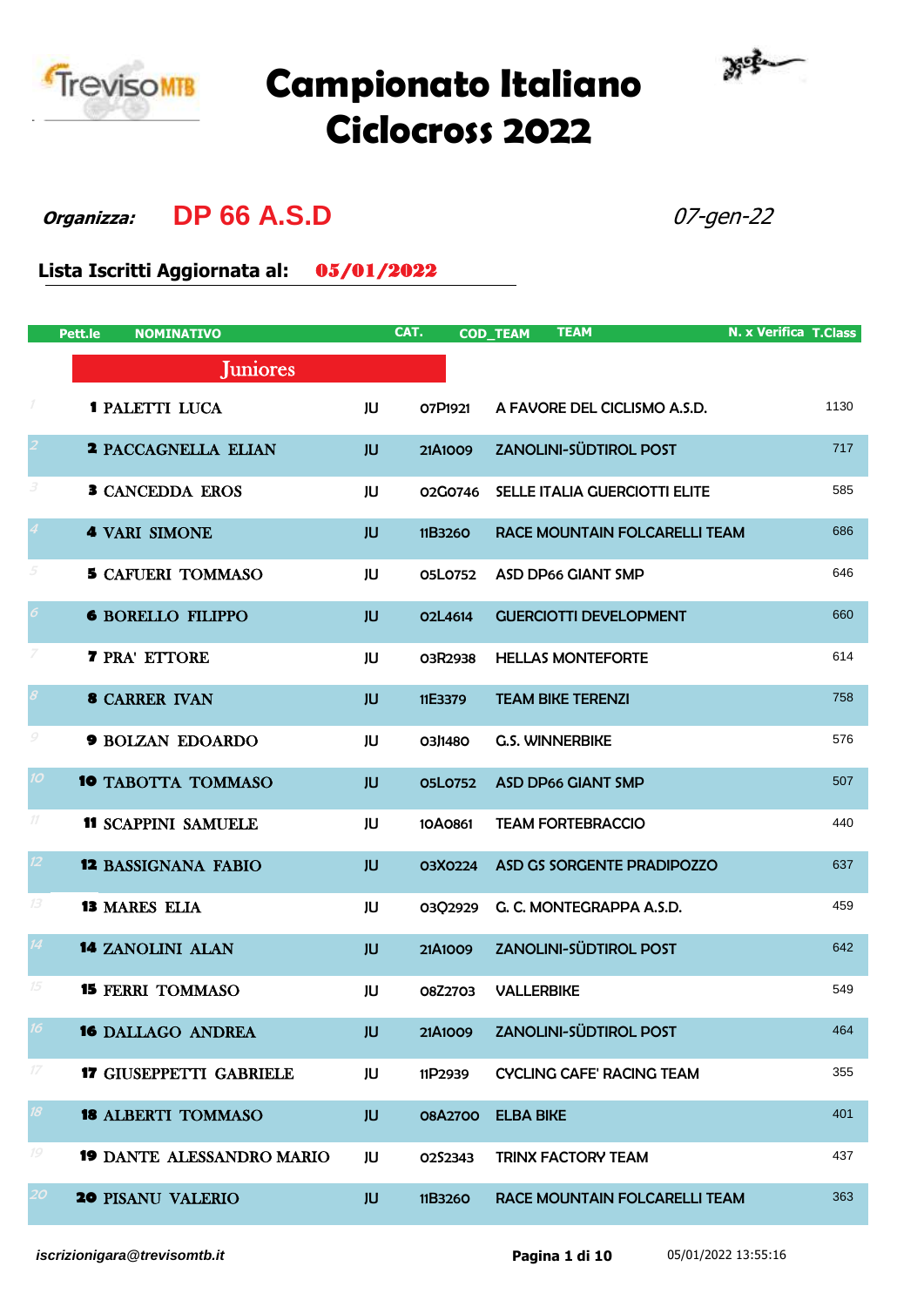|                             | Pett.le<br><b>NOMINATIVO</b> |           | CAT.           | <b>TEAM</b><br><b>COD_TEAM</b>               | <b>N. x Verifica T.Class</b> |
|-----------------------------|------------------------------|-----------|----------------|----------------------------------------------|------------------------------|
| 21                          | 21 RAGONESI FILIPPO          | JU        | 11P2939        | <b>CYCLING CAFE' RACING TEAM</b>             | 356                          |
| 22                          | 22 TONEATTI LUCA             | <b>JU</b> | 05P0706        | <b>JAM'S BIKE TEAM BUJA</b>                  | 340                          |
| 23                          | 23 DI GASPERO CRISTIANO      | JU        | 05P0706        | <b>JAM'S BIKE TEAM BUJA</b>                  | 339                          |
| 24                          | <b>24 RESCIA MANUEL</b>      | <b>JU</b> | 11E3379        | <b>TEAM BIKE TERENZI</b>                     | 319                          |
| 25                          | <b>25 DE PAOLIS FEDERICO</b> | JU        | 11B3260        | RACE MOUNTAIN FOLCARELLI TEAM                | 290                          |
| 26 <sup>°</sup>             | <b>26 ZUCCHI MATTEO</b>      | JU        | 0254373        | L'EQUILIBRIO - CYCLING SCHOLL                | 285                          |
| 27                          | 27 SICURO ANDREA             | JU        | 14Y0484        | SCUOLA CICL. TUGLIESE V. NIBALI              | 255                          |
| 28                          | 28 GENTILI EMANUELE          | <b>JU</b> | 11E3379        | <b>TEAM BIKE TERENZI</b>                     | 232                          |
| 29                          | <b>29 PIZZATO ANDREA</b>     | JU        | 21A1009        | ZANOLINI-SÜDTIROL POST                       | 232                          |
| 30                          | <b>30 CASSANO GIUSEPPE</b>   | JU        | 1451418        | POL.VA DILETT. "GAETANO<br><b>CAVALLARO"</b> | 226                          |
| 31                          | 31 MANTO GIORGIO             | JU        | O3H3186        | <b>TEAM RUDY PROJECT</b>                     | 218                          |
| 32                          | <b>32 FIORIN MATTEO</b>      | <b>JU</b> | 01J2233        | G.S. CICLI FIORIN CYCLING TEAM ASD           | 217                          |
| 33                          | 33 RINALDONI DAVID           | JU        | 09W0721        | <b>TEAM CINGOLANI</b>                        | 216                          |
| 34                          | <b>34 FIORILLO ANTONIO</b>   | <b>JU</b> | 16M0478        | <b>LATELLA SPORT</b>                         | 213                          |
| 35                          | <b>35 MAREZZI NATAN</b>      | JU        | O7P1921        | A FAVORE DEL CICLISMO A.S.D.                 | 212                          |
| 36                          | <b>36 GALLIO ALESSANDRO</b>  | JU        | <b>03R2316</b> | SPORTIVI DEL PONTE                           | 191                          |
| $\ensuremath{\mathcal{37}}$ | <b>37 GALLIO FILIPPO</b>     | JU        | 03R2316        | SPORTIVI DEL PONTE                           | 186                          |
| 38                          | 38 MASOLI SIMONE             | <b>JU</b> | O1C2379        | <b>DOTTA BIKE RACING TEAM</b>                | 183                          |
| 39                          | <b>39 SESANA ROBERTO</b>     | JU        | 02P0023        | U.S. VERTEMATESE A.S.D.                      | 173                          |
| 40                          | 40 BONETTO CARLO             | <b>JU</b> | 22X1862        | <b>XCO PROJECT</b>                           | 170                          |
| 41                          | <b>41 FRUCI ANDREA</b>       | JU        | 11K2871        | ASD MENTANA CICLISMO                         | 169                          |
| 42                          | <b>42 PELLEGRINI KEVIN</b>   | <b>JU</b> | 21A1009        | <b>ZANOLINI-SÜDTIROL POST</b>                | 164                          |
| 43                          | <b>43 FRACCHETTI SIMONE</b>  | JU        | 21A1009        | ZANOLINI-SÜDTIROL POST                       | 152                          |
| 44                          | <b>44 DAL PONT JACOPO</b>    | <b>JU</b> | 03J1480        | <b>G.S. WINNERBIKE</b>                       | 147                          |
| 45                          | <b>45 AGROSÌ MIRKO</b>       | JU        | 1451418        | POL.VA DILETT. "GAETANO<br><b>CAVALLARO"</b> | 139                          |
| 46                          | <b>46 ALEMANNO LUIGI</b>     | <b>JU</b> | 14Y0484        | SCUOLA CICL.TUGLIESE V. NIBALI               | 139                          |
| 47                          | <b>47 BIAGI NICO</b>         | JU        | <b>08G0238</b> | AC F. BESSI CALENZANO                        | 132                          |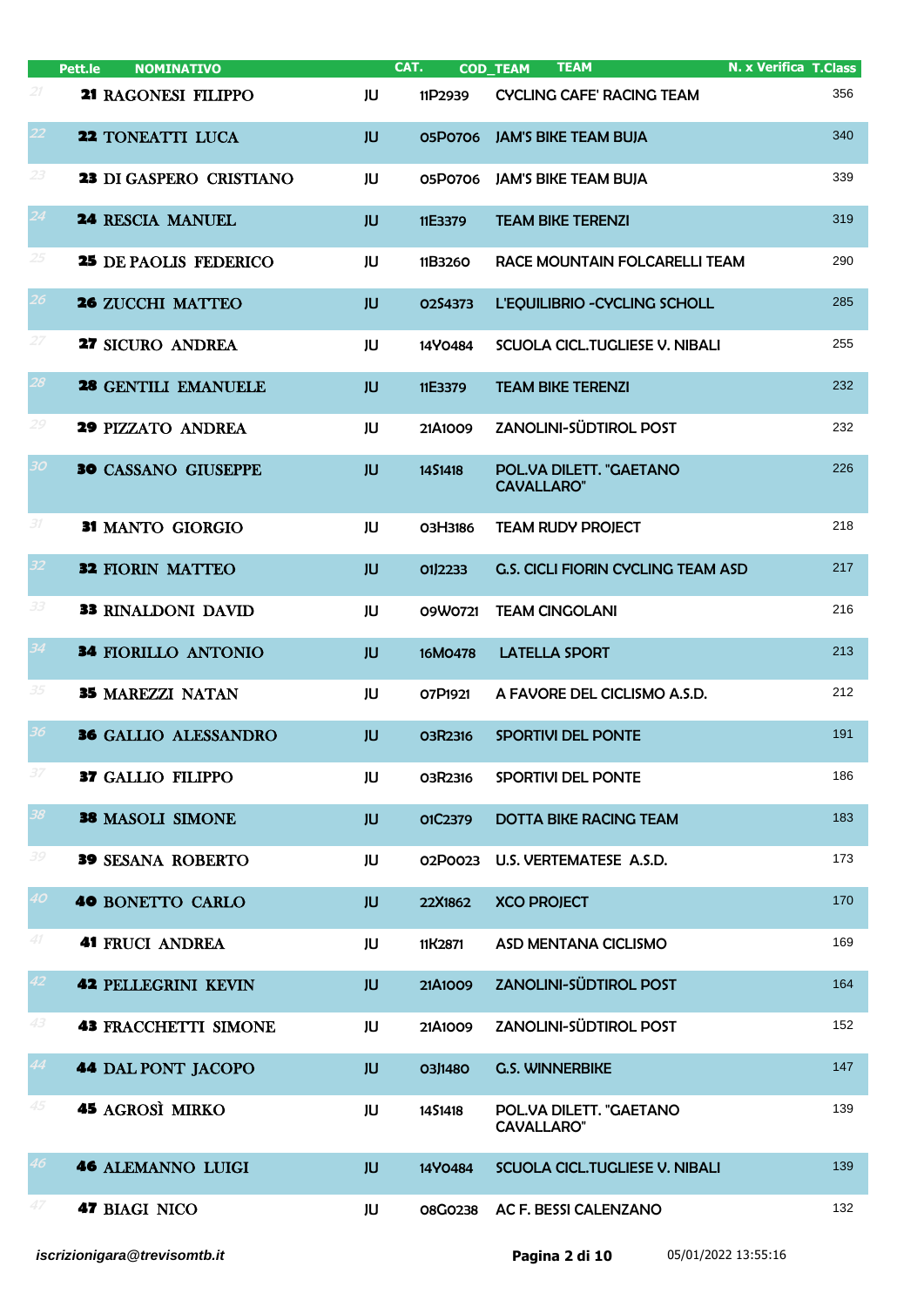|                 | <b>NOMINATIVO</b><br>Pett.le        |           | CAT.           | <b>TEAM</b><br><b>COD_TEAM</b>               | <b>N. x Verifica T.Class</b> |
|-----------------|-------------------------------------|-----------|----------------|----------------------------------------------|------------------------------|
| 48              | <b>48 STAMPATORE EDOARDO</b>        | <b>JU</b> | 11K2871        | <b>ASD MENTANA CICLISMO</b>                  | 126                          |
| 49              | <b>49 BARTOLINI FEDERICO</b>        | JU        | 09T0410        | <b>BICI ADVENTURE TEAM A.S.D.</b>            | 118                          |
| 50              | <b>50 LEONI GIOVANNI</b>            | JU        | 21A1009        | <b>ZANOLINI-SÜDTIROL POST</b>                | 117                          |
| $51\,$          | <b>51 CESCHIN MATTEO</b>            | JU        | 03C2758        | <b>VELO CLUB MEDUNA</b>                      | 107                          |
| 52              | <b>52 DOTTA ANDREA</b>              | JU        | 01C2379        | <b>DOTTA BIKE RACING TEAM</b>                | 100                          |
| 53              | <b>53 SETTIN MATTIA</b>             | JU        | 03X0224        | ASD GS SORGENTE PRADIPOZZO                   | 94                           |
| 54              | <b>54 CHECCHIN LORENZO</b>          | <b>JU</b> | O2S2343        | <b>TRINX FACTORY TEAM</b>                    | 88                           |
| 55              | <b>55 BONALDA ALESSANDRO</b>        | JU        | O2T4549        | STM ASSOCIAZIONE SPORTIVA<br><b>DILETTAN</b> | 88                           |
| 56              | <b>56 BENASSI MATTEO</b>            | <b>JU</b> | O7D1752        | <b>TEAM LA VERDE A.S.D.</b>                  | 84                           |
| 57              | <b>57 ZIPOLI STEFANO</b>            | JU        | 02R0096        | <b>U.C. CREMASCA</b>                         | 80                           |
| 58              | <b>58 ALBANO LORENZO</b>            | JU        | 01C2379        | <b>DOTTA BIKE RACING TEAM</b>                | 76                           |
| 59              | <b>59 MILEO GABRIEL</b>             | JU        | 15Y0427        | <b>ASD TEAM BYKERS VIGGIANO</b>              | 72                           |
| 60              | <b>60 PROIETTI CESARINI FILIPPO</b> | JU        | 11B3260        | RACE MOUNTAIN FOLCARELLI TEAM                | 68                           |
| 61              | <b>61 PELUCCHINI ALEX</b>           | JU        | 09Y0801        | SUPERBIKE BRAVI PLATFORMS TEAM               | 61                           |
| 62              | <b>62 BENASSATI ENRICO</b>          | <b>JU</b> | O7P1921        | A FAVORE DEL CICLISMO A.S.D.                 | 58                           |
| 63              | <b>63 PILI GABRIELE</b>             | JU        | 18V0784        | <b>TEAM CRAZY WHEELS</b>                     | 57                           |
| 64              | <b>64 FOIS ALESSIO</b>              | <b>JU</b> | 18X0555        | <b>TECHNO BIKE</b>                           | 57                           |
| 65              | <b>65 TIBALD ANDREA</b>             | JU        | 0151310        | <b>TEAM CICLOTECA</b>                        | 55                           |
| 66              | <b>66 CARBONE ANDREA</b>            | <b>JU</b> | 22F0049        | <b>CICLI LUCCHINI</b>                        | 53                           |
| 67              | <b>67 CELANO LORENZO</b>            | JU        | 02R0096        | <b>U.C. CREMASCA</b>                         | 50                           |
| 68              | <b>68 SPAGNOLO MICHELE</b>          | <b>JU</b> | 17Z1830        | <b>TEAM RACE MOUNTAIN</b>                    | 50                           |
| 69              | <b>69 BORDIN MATTEO</b>             | JU        | 02U1657        | <b>GS CICLI FIORIN ASD</b>                   | 47                           |
| 70              | <b>70 CONCARI JADER</b>             | <b>JU</b> | O7D1752        | TEAM LA VERDE A.S.D.                         | 46                           |
| 71              | <b>71 NADALINI TOMMASO</b>          | JU        | <b>05U0022</b> | S. C. FONTANAFREDDA                          | 46                           |
| 72,             | <b>72 GROSSO FABIO</b>              | <b>JU</b> | 15Y0427        | <b>ASD TEAM BYKERS VIGGIANO</b>              | 44                           |
| 73              | 73 BUOSO ALEX                       | JU        | 03C2758        | <b>VELO CLUB MEDUNA</b>                      | 43                           |
| 74 <sup>°</sup> | <b>74 DA PARE' ALESSANDRO</b>       | <b>JU</b> | <b>05L0752</b> | <b>ASD DP66 GIANT SMP</b>                    | 35                           |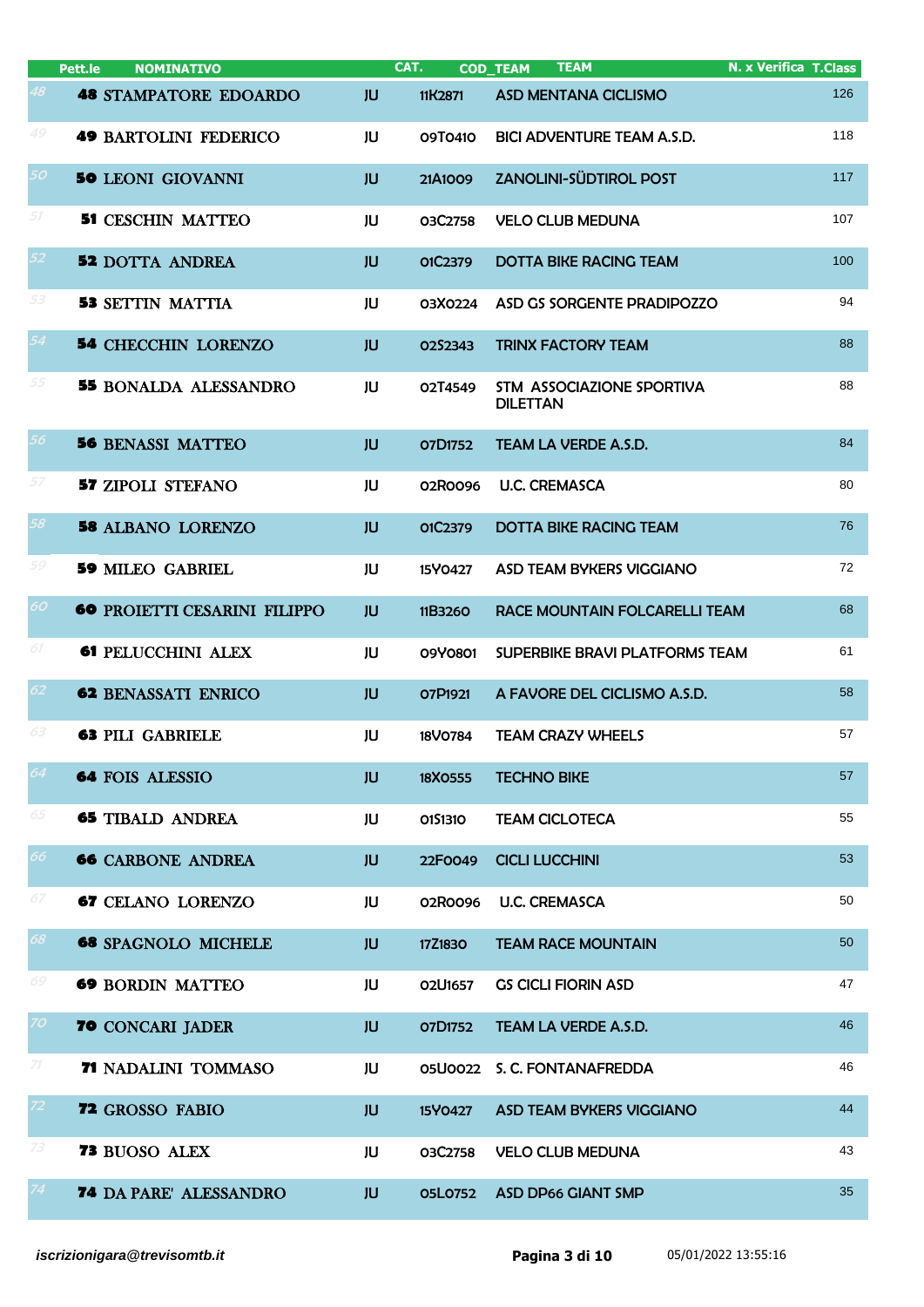|                   | Pett.le<br><b>NOMINATIVO</b>      |           | CAT.           | <b>TEAM</b><br><b>COD_TEAM</b>  | <b>N. x Verifica T. Class</b> |                |
|-------------------|-----------------------------------|-----------|----------------|---------------------------------|-------------------------------|----------------|
| 75                | <b>75 MALFATTI DAVIDE</b>         | JU        | 21A1009        | ZANOLINI-SÜDTIROL POST          |                               | 34             |
| 76                | 76 LO VETERE SIMONE               | <b>JU</b> | 21A1009        | <b>ZANOLINI-SÜDTIROL POST</b>   |                               | 32             |
| $\ensuremath{77}$ | <b>77 MESSINA GIUSEPPE</b>        | JU        | 15P0243        | A.S.D. CICLO TEAM VALNOCE       |                               | 31             |
| 78                | <b>78 SERAFINI NICHOLAS</b>       | JU        | <b>05U0022</b> | S. C. FONTANAFREDDA             |                               | 26             |
| 79                | <b>79 RIBOLI SAMUELE</b>          | JU        | O2L4286        | <b>TEAM SERIO</b>               |                               | 23             |
| 80                | <b>80 MASSA RICCARDO</b>          | <b>JU</b> | 18X0555        | <b>TECHNO BIKE</b>              |                               | 19             |
| 81                | 81 DE GASPARI ANDREA              | JU        | 03R2938        | <b>HELLAS MONTEFORTE</b>        |                               | 18             |
| 82                | 82 RIBOLI LORENZO                 | <b>JU</b> | <b>02L4286</b> | <b>TEAM SERIO</b>               |                               | 16             |
| 83                | <b>83 RUFFINO TIZIANO MASSIMO</b> | JU        | 21A1009        | ZANOLINI-SÜDTIROL POST          |                               | 8              |
| 84                | 84 PANI MIRKO                     | <b>JU</b> | 18M0417        | A.S.D. MTB PISCINA IRGAS 3C     |                               | $\,8\,$        |
| 85                | 85 IZZO FABIO                     | JU        | 11B3260        | RACE MOUNTAIN FOLCARELLI TEAM   |                               | 6              |
| 86                | 86 GOBBO TOMMASO                  | <b>JU</b> | 03Q2315        | <b>CUBE CRAZY VICTORIA BIKE</b> |                               | $6^{\circ}$    |
| 87                | <b>87 LAMBIASE DAVID</b>          | JU        | 21H0104        | A.B.C. EGNA NEUMARKT            |                               | $\overline{4}$ |
| 88                | 88 POLI ELIA                      | <b>JU</b> | 03J3156        | V.C. SCHIO A.S.D.               |                               | $\mathbf{1}$   |
| 89                | 89 SALARIS MARCO                  | JU        | 18A0509        | S. C. OZIERESE A.S.D.           |                               | 0              |
| 90                | 90 IORIO NICOLA                   | <b>JU</b> | 11P3283        | <b>ASD TIBUR BIKE TEAM</b>      |                               | $\overline{0}$ |
| 91                | 91 PICCIN ALESSANDRO              | JU        | 03Q2315        | <b>CUBE CRAZY VICTORIA BIKE</b> |                               | $\mathbf 0$    |
|                   | <b>Atleti Iscritti:</b><br>91     |           |                |                                 |                               |                |

## Junior Women

| 92 | <b>148 VENTURELLI FEDERICA</b> | DJ.       | 02G0746 | SELLE ITALIA GUERCIOTTI ELITE | 521 |
|----|--------------------------------|-----------|---------|-------------------------------|-----|
| 93 | <b>149 CORVI VALENTINA</b>     | <b>DI</b> | 03X0224 | ASD GS SORGENTE PRADIPOZZO    | 658 |
|    | <b>150 FONTANA BEATRICE</b>    | DI.       | O3H3186 | <b>TEAM RUDY PROJECT</b>      | 552 |
| 95 | <b>151 AUER SOPHIE</b>         | <b>DI</b> | 21A1009 | <b>ZANOLINI-SÜDTIROL POST</b> | 572 |
| 96 | <b>152</b> CANCIANI LISA       | DI        | 05L0752 | <b>ASD DP66 GIANT SMP</b>     | 447 |
|    | <b>153 VIEZZI ELISA</b>        | <b>DI</b> | 05L0752 | <b>ASD DP66 GIANT SMP</b>     | 296 |
| 98 | <b>154 COSTANTINI ROMINA</b>   | DI        | 05L0752 | ASD DP66 GIANT SMP            | 92  |
|    | <b>155 RIZZO VITTORIA</b>      | <b>DI</b> | 02 4614 | <b>GUERCIOTTI DEVELOPMENT</b> | 320 |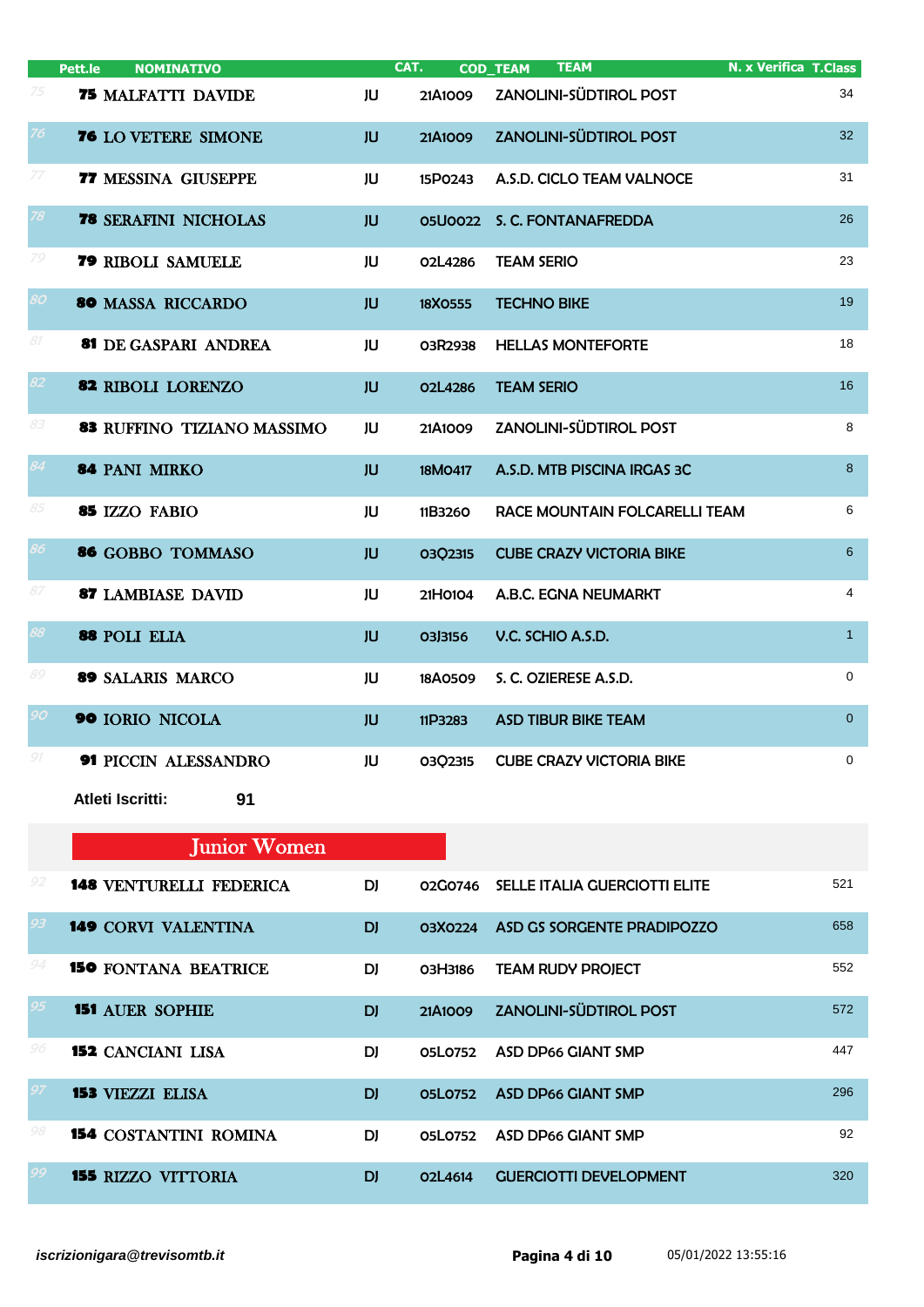|                  | Pett.le | <b>NOMINATIVO</b>                                |           | CAT.           | <b>TEAM</b><br><b>COD_TEAM</b>        | <b>N. x Verifica T.Class</b> |
|------------------|---------|--------------------------------------------------|-----------|----------------|---------------------------------------|------------------------------|
| 10C              |         | <b>156 RECALCATI MARTINA</b>                     | DJ        | 03X0224        | ASD GS SORGENTE PRADIPOZZO            | 417                          |
| 101              |         | <b>157 DONATI TANYA</b>                          | DJ        | 11E3379        | <b>TEAM BIKE TERENZI</b>              | 424                          |
| 102              |         | <b>158 BARRA LETIZIA</b>                         | DJ        | O8L3139        | <b>MICHELE BARTOLI ACADEMY</b>        | 294                          |
| 103              |         | <b>159 GIANNOTTI GIORGIA</b>                     | DJ        | 08Z2703        | <b>VALLERBIKE</b>                     | 282                          |
| 104              |         | <b>160</b> CAPAGNI SOFIA                         | DJ        | 11B3260        | RACE MOUNTAIN FOLCARELLI TEAM         | 279                          |
| 105              |         | <b>161 FALABELLA AURORA</b><br><b>IMMACOLATA</b> | <b>DJ</b> | 15P0243        | A.S.D. CICLO TEAM VALNOCE             | 253                          |
| 106              |         | <b>162 SANTIN GAIA</b>                           | DJ        | 05L0752        | <b>ASD DP66 GIANT SMP</b>             | 218                          |
| 107              |         | <b>163 MODESTI BARBARA</b>                       | <b>DJ</b> | 09T0410        | <b>BICI ADVENTURE TEAM A.S.D.</b>     | 188                          |
| 108              |         | <b>164 SENESI CATERINA</b>                       | DJ        | 08Z2703        | <b>VALLERBIKE</b>                     | 185                          |
| 10S              |         | <b>165 VERGANO CECILIA</b>                       | <b>DJ</b> | O1C2379        | <b>DOTTA BIKE RACING TEAM</b>         | 150                          |
| 110              |         | <b>166 POLETTI ANITA</b>                         | DJ        | O2E4424        | <b>TEAM CICLOCROSS PCR TAINENBERG</b> | 146                          |
| $\boldsymbol{m}$ |         | <b>167 ROSSA ALESSIA</b>                         | <b>DJ</b> | 03H0569        | A.S.D. G.S. FONZASO                   | 136                          |
| 112              |         | <b>168 GENTILI VALENTINA</b>                     | DJ        | 11B3260        | RACE MOUNTAIN FOLCARELLI TEAM         | 109                          |
| 113              |         | <b>169 BARDELLE ANNA</b>                         | <b>DJ</b> | <b>O3H3186</b> | <b>TEAM RUDY PROJECT</b>              | 92                           |
| 114              |         | 170 COMINCINI NICOLE                             | DJ        | 02J3588        | <b>GRUPPO NULLI # GUBER BANCA</b>     | 82                           |
| 115              |         | <b>171 SECCHI GIORGIA</b>                        | DJ        | 18X0555        | <b>TECHNO BIKE</b>                    | 78                           |
| 116              |         | <b>172 BENUZZI VANESSA</b>                       | DJ        | 02J3588        | <b>GRUPPO NULLI # GUBER BANCA</b>     | 75                           |
| 117              |         | <b>173 MARANI GIADA</b>                          | <b>DJ</b> | 03Q2315        | <b>CUBE CRAZY VICTORIA BIKE</b>       | 58                           |
| 118              |         | <b>174 BRAIDA LUCREZIA</b>                       | DJ        | O3H3186        | <b>TEAM RUDY PROJECT</b>              | 43                           |
| 119              |         | <b>175 LEVARDI GRETA</b>                         | DJ        | 02J3588        | <b>GRUPPO NULLI # GUBER BANCA</b>     | 36                           |
| 120              |         | 176 GIUSTI CHIARA                                | DJ        | O3P2162        | A.S.D. TEAM VELOCIRAPTORS             | 24                           |
| 121              |         | <b>177 DAL MAS MATILDE</b>                       | <b>DJ</b> | <b>03U2718</b> | <b>TEAM BOSCO DI ORSAGO</b>           | $\overline{0}$               |
|                  |         | Atleti Iscritti:<br>30                           |           |                |                                       |                              |

|     | <b>Open Femminile</b>         |    |         |                                 |          |
|-----|-------------------------------|----|---------|---------------------------------|----------|
| 122 | <b>90 LECHNER EVA</b>         | DE | 11T2728 | <b>CENTRO SPORTIVO ESERCITO</b> | 0        |
| 123 | <b>91 ARZUFFI ALICE MARIA</b> | DE | 11N3139 | <b>G.S. FIAMME ORO</b>          | $\Omega$ |
|     | <b>92 PERSICO SILVIA</b>      | DE |         | 02M4615 FAS AIRPORT SERVICES    | 513      |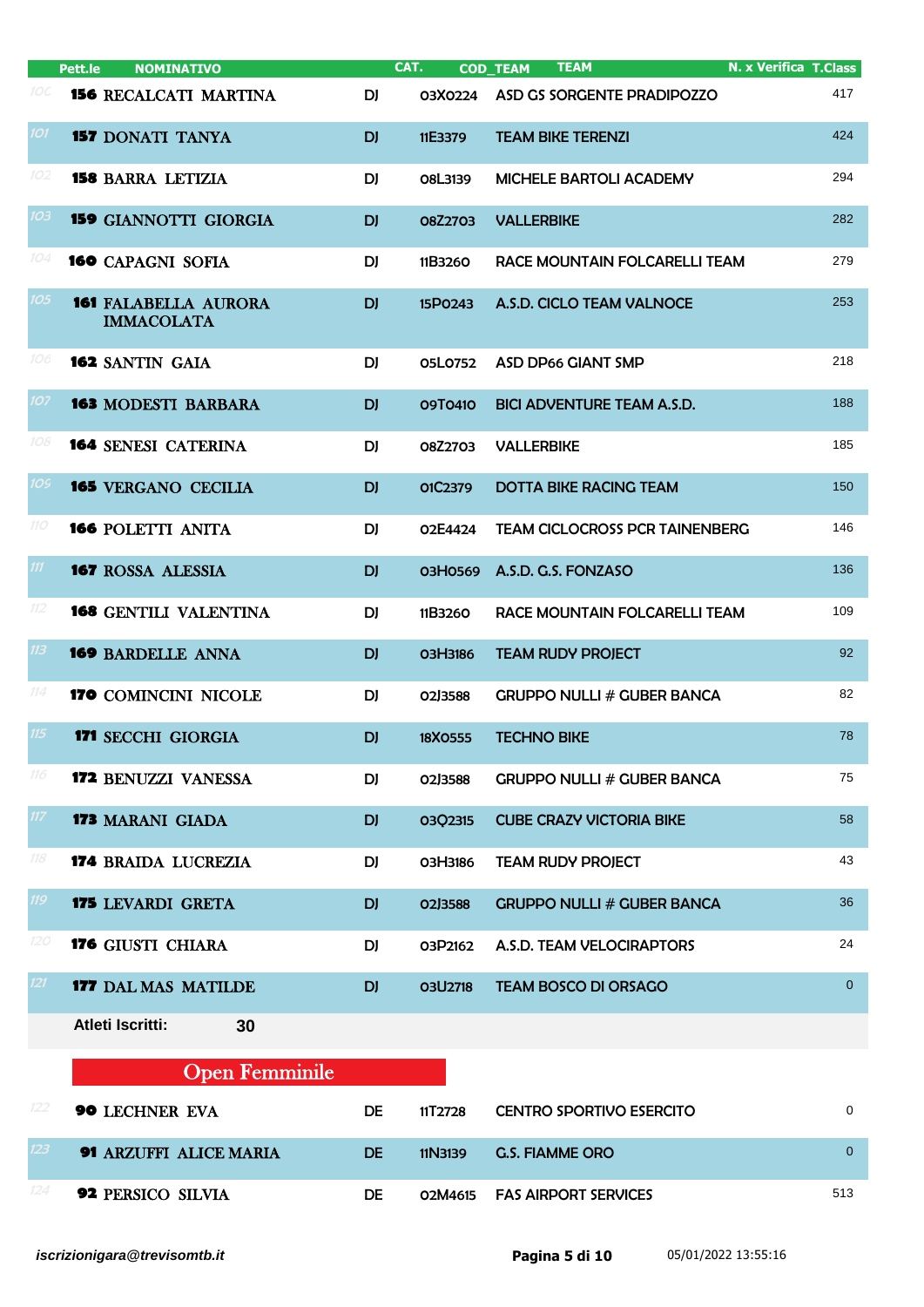|     | Pett.le<br><b>NOMINATIVO</b>      |           | CAT.           | <b>TEAM</b><br><b>COD_TEAM</b>                       | N. x Verifica T.Class |
|-----|-----------------------------------|-----------|----------------|------------------------------------------------------|-----------------------|
| 125 | <b>93 REALINI GAIA</b>            | <b>DU</b> | 02G0746        | SELLE ITALIA GUERCIOTTI ELITE                        | 689                   |
| 126 | <b>94 GARIBOLDI REBECCA</b>       | DE        | 09W0721        | <b>TEAM CINGOLANI</b>                                | 759                   |
| 127 | <b>95 BRAMATI LUCIA</b>           | <b>DU</b> | O2M4615        | <b>FAS AIRPORT SERVICES</b>                          | 303                   |
| 128 | <b>96 BARONI FRANCESCA</b>        | DE        | O2R4164        | KTM ALCHEMIST POWERED BRENTA<br><b>BRAKES</b>        | 366                   |
| 129 | <b>97 BULLERI ALESSIA</b>         | <b>DE</b> | 11P2939        | <b>CYCLING CAFE' RACING TEAM</b>                     | 1000                  |
| 130 | 98 TEOCCHI CHIARA                 | <b>DE</b> | 11T2728        | <b>CENTRO SPORTIVO ESERCITO</b>                      | 0                     |
| 131 | 99 BORELLO CARLOTTA               | <b>DU</b> | <b>05L0752</b> | <b>ASD DP66 GIANT SMP</b>                            | 763                   |
| 132 | <b>100 CASASOLA SARA</b>          | <b>DE</b> | 05L0752        | <b>ASD DP66 GIANT SMP</b>                            | 908                   |
| 133 | 101 ZANGA MARTA                   | <b>DU</b> | O2R4164        | <b>KTM ALCHEMIST POWERED BRENTA</b><br><b>BRAKES</b> | 415                   |
| 134 | 102 FEDE NICOLE                   | <b>DU</b> | O2L4614        | <b>GUERCIOTTI DEVELOPMENT</b>                        | 421                   |
| 135 | 103 PAPO ALICE                    | <b>DU</b> | <b>05L0752</b> | <b>ASD DP66 GIANT SMP</b>                            | 511                   |
| 136 | <b>104 BRUFANI LETIZIA</b>        | <b>DU</b> | 11P2939        | <b>CYCLING CAFE' RACING TEAM</b>                     | 683                   |
| 137 | 105 ZONTONE ASIA                  | <b>DU</b> | 05P0706        | <b>JAM'S BIKE TEAM BUJA</b>                          | 726                   |
| 138 | <b>106 BERTONI GIULIA</b>         | <b>DU</b> | O2L4614        | <b>GUERCIOTTI DEVELOPMENT</b>                        | 302                   |
| 139 | <b>107 PESSE NICOLE</b>           | <b>DU</b> | O3H3186        | <b>TEAM RUDY PROJECT</b>                             | 215                   |
|     | <b>108</b> OBERPARLEITER ANNA     | <b>DE</b> | 21U1151        | RH RACING KRONPLATZKING                              | 439                   |
| 141 | 109 MORO KATIA                    | <b>DE</b> | 01C2379        | <b>DOTTA BIKE RACING TEAM</b>                        | 400                   |
| 142 | <b>110 ARICI SOFIA</b>            | <b>DU</b> | 05P0706        | <b>JAM'S BIKE TEAM BUJA</b>                          | 330                   |
| 143 | <b>111 FULGIDO ILENIA MATILDE</b> | <b>DE</b> | 15P0243        | A.S.D. CICLO TEAM VALNOCE                            | 292                   |
| 144 | 112 OCCHIPINTI FEDERICA           | <b>DU</b> | 17B1948        | A.S.D. BIKE & CO. RAGUSA                             | 226                   |
| 145 | <b>113 MAZZUOLA ASIA</b>          | <b>DU</b> | <b>08Z2703</b> | <b>VALLERBIKE</b>                                    | 192                   |
| 146 | <b>114 BORGHESI GIADA</b>         | <b>DU</b> | 20J0315        | TEAM LAPIERRE - TRENTINO - ALE'                      | 175                   |
| 147 | <b>115 COZZARI MARTINA</b>        | <b>DE</b> | 08H3021        | <b>ZHIRAF GUERCIOTTI</b>                             | 162                   |
| 148 | <b>116 GRAF JULIA MARIA</b>       | <b>DU</b> | 21Z1107        | ASC KARDAUN-CARDANO                                  | 156                   |
| 149 | <b>117 PISCIALI FRANCESCA</b>     | <b>DE</b> | 21Z1107        | ASC KARDAUN-CARDANO                                  | 145                   |
| 150 | <b>118 BRESCIANI NICOLETTA</b>    | DE        | 02K4397        | <b>BONFANTI RACING TEAM</b>                          | 141                   |
| 151 | <b>119 RUMAC ELISA</b>            | <b>DU</b> | <b>05L0752</b> | <b>ASD DP66 GIANT SMP</b>                            | 140                   |
|     |                                   |           |                |                                                      |                       |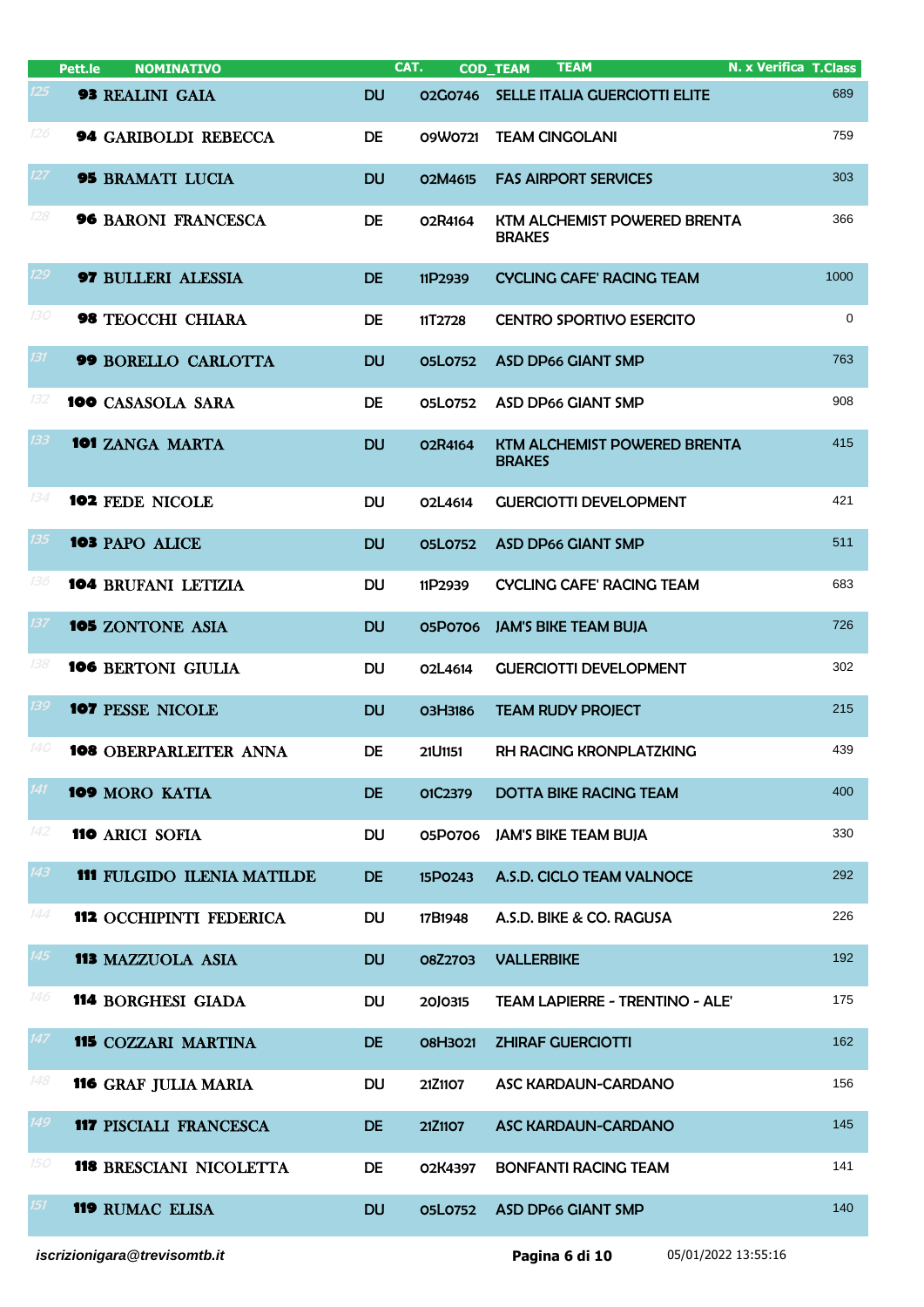|     | <b>NOMINATIVO</b><br>Pett.le         |           | CAT.                             | <b>TEAM</b><br><b>COD TEAM</b>  | <b>N. x Verifica T.Class</b> |
|-----|--------------------------------------|-----------|----------------------------------|---------------------------------|------------------------------|
| 152 | <b>120 MARZANI LETIZIA</b>           | DU.       | 09Y0801                          | SUPERBIKE BRAVI PLATFORMS TEAM  | 139                          |
| 153 | <b>121 GAUDIOSO ALESSIA PIA</b>      | DE.       | 15P0243                          | A.S.D. CICLO TEAM VALNOCE       | 104                          |
| 154 | <b>122 BIENATI SHERYL REGINA</b>     | <b>DE</b> | O1U2371                          | LORIS BIKE PRO TEAM             | 98                           |
| 155 | <b>123 BORTOLOTTI SIMONA</b>         | DE.       | O <sub>2</sub> U <sub>1657</sub> | <b>GS CICLI FIORIN ASD</b>      | 91                           |
| 156 | <b>124 MANGIATERRA NEFELLY</b>       | <b>DU</b> | 09Y0801                          | SUPERBIKE BRAVI PLATFORMS TEAM  | 72                           |
| 157 | <b>125 CONFALONIERI MARIA GIULIA</b> | <b>DE</b> | 11N3139                          | <b>G.S. FIAMME ORO</b>          | $\Omega$                     |
| 158 | <b>126</b> CAMPAGNA ERICA            | <b>DU</b> | 0302315                          | <b>CUBE CRAZY VICTORIA BIKE</b> | $\Omega$                     |
| 159 | <b>127 BOLZAN MATILDE</b>            | DE.       | O3J1480                          | <b>G.S. WINNERBIKE</b>          | $\Omega$                     |
|     | Atleti Iscritti:<br>38               |           |                                  |                                 |                              |

|            | <b>Under 23 Men</b>             |           |                |                                      |     |
|------------|---------------------------------|-----------|----------------|--------------------------------------|-----|
| 160        | <b>43 TONEATTI DAVIDE</b>       | <b>UN</b> | 05L0752        | <b>ASD DP66 GIANT SMP</b>            | 838 |
| 161        | <b>44 MASCIARELLI LORENZO</b>   | <b>UN</b> | OOF0333        | <b>PAWELS SAUZEN - BINGOAL</b>       | 285 |
| 162        | <b>45 LEONE SAMUELE</b>         | <b>UN</b> | 02G0746        | <b>SELLE ITALIA GUERCIOTTI ELITE</b> | 536 |
| 163        | <b>46 AGOSTINACCHIO FILIPPO</b> | <b>UN</b> | 02G0746        | SELLE ITALIA GUERCIOTTI ELITE        | 510 |
| 164        | <b>47 PAVAN MARCO</b>           | <b>UN</b> | 05L0752        | <b>ASD DP66 GIANT SMP</b>            | 684 |
| 165        | <b>48 BERGAGNA TOMMASO</b>      | <b>UN</b> | <b>05L0752</b> | <b>ASD DP66 GIANT SMP</b>            | 534 |
| 166        | <b>49 FEDE GABRIEL</b>          | <b>UN</b> | 02G0746        | SELLE ITALIA GUERCIOTTI ELITE        | 313 |
| 167        | <b>50 CEOLIN FEDERICO</b>       | <b>UN</b> | O2L4614        | <b>GUERCIOTTI DEVELOPMENT</b>        | 548 |
| 168        | <b>51 MANCINELLI PHILIPPE</b>   | <b>UN</b> | 11P2939        | <b>CYCLING CAFE' RACING TEAM</b>     | 284 |
| 169        | <b>52 PEDERIVA SIMONE</b>       | <b>UN</b> | 03R2316        | <b>SPORTIVI DEL PONTE</b>            | 418 |
| <i>170</i> | <b>53 CARRER VITTORIO</b>       | <b>UN</b> | 11E3379        | <b>TEAM BIKE TERENZI</b>             | 455 |
| 171        | <b>54 BERTINI GABRIELE</b>      | <b>UN</b> | <b>08Z2703</b> | <b>VALLERBIKE</b>                    | 430 |
| 172        | <b>55 CECCHI FILIPPO</b>        | <b>UN</b> | O8L3139        | MICHELE BARTOLI ACADEMY              | 361 |
| 173        | <b>56 ZECCHINI SIMONE</b>       | <b>UN</b> | 07N0302        | <b>S.C. CAVRIAGO</b>                 | 268 |
| 174        | <b>57 CRESCA ALESSANDRO</b>     | <b>UN</b> | 11V1809        | <b>CENTRO ITALIA BIKE MONTANINI</b>  | 240 |
| 175        | <b>58 CONTI ANDREA</b>          | <b>UN</b> | 01C2379        | <b>DOTTA BIKE RACING TEAM</b>        | 212 |
| 176        | <b>59 BALDESTEIN RAUL</b>       | <b>UN</b> | 11P2939        | <b>CYCLING CAFE' RACING TEAM</b>     | 203 |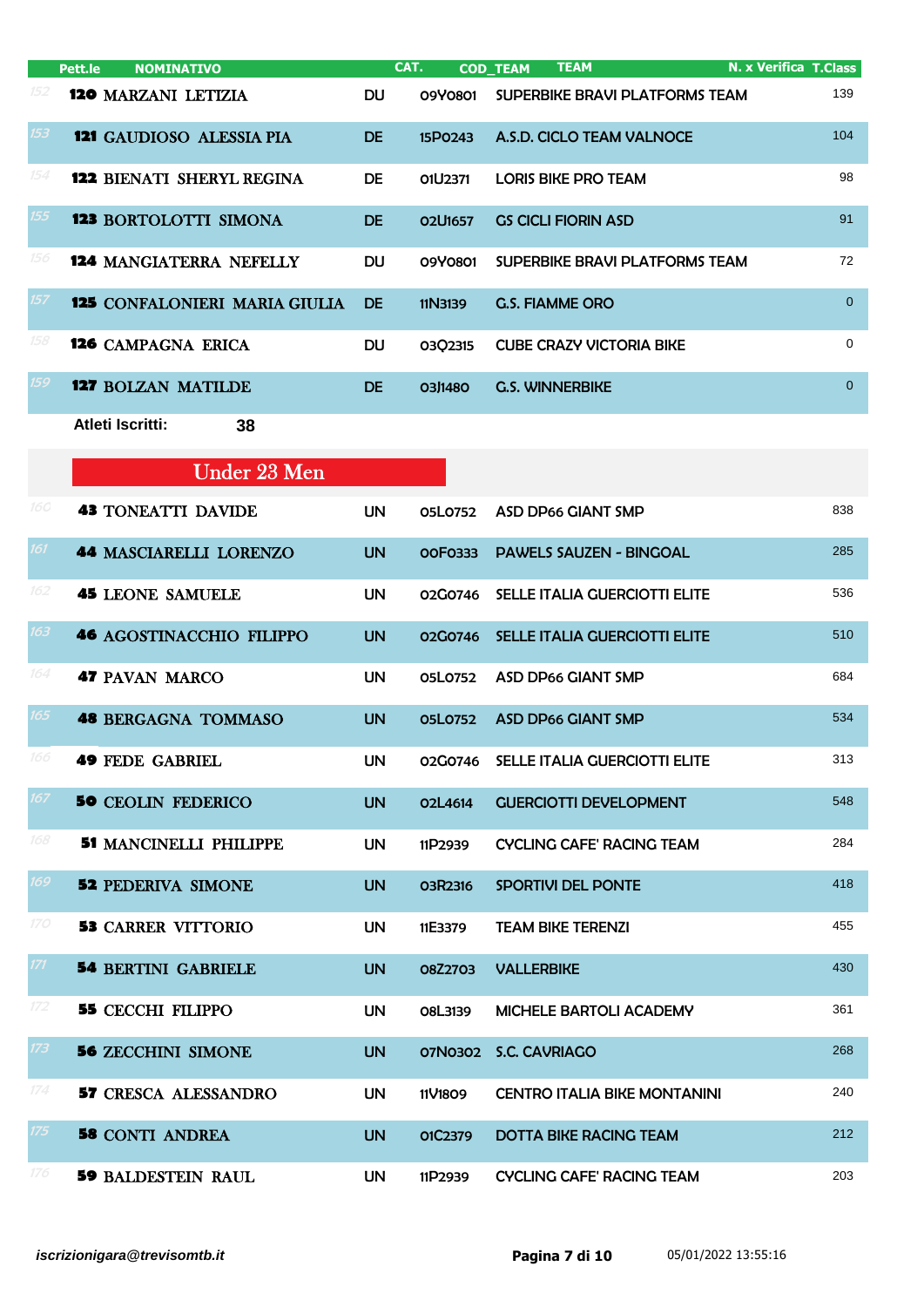|                       | Pett.le<br><b>NOMINATIVO</b>  |           | CAT.    | <b>TEAM</b><br><b>COD TEAM</b>                | <b>N. x Verifica T.Class</b> |
|-----------------------|-------------------------------|-----------|---------|-----------------------------------------------|------------------------------|
|                       | <b>60 SPICA EMANUELE</b>      | <b>UN</b> | 17Z1830 | <b>TEAM RACE MOUNTAIN</b>                     | 199                          |
| 178                   | <b>61 CALLIGARO CRISTIAN</b>  | <b>UN</b> | 02R4164 | KTM ALCHEMIST POWERED BRENTA<br><b>BRAKES</b> | 189                          |
| 179                   | <b>62 HUEZ EMANUELE</b>       | <b>UN</b> | 11G0228 | <b>C.S. CARABINIERI</b>                       | 186                          |
| 180                   | <b>63 LO MONACO SALVATORE</b> | <b>UN</b> | 17Z1830 | <b>TEAM RACE MOUNTAIN</b>                     | 183                          |
| 181                   | <b>64 CASASOLA MANUEL</b>     | <b>UN</b> | 05L0752 | <b>ASD DP66 GIANT SMP</b>                     | 183                          |
| 182                   | <b>65 LALONI MATTEO</b>       | <b>UN</b> | 12P0184 | <b>ARAN CUCINE VEJUS</b>                      | 157                          |
| 183                   | <b>66 COSTANTINI RICCARDO</b> | <b>UN</b> | 05L0752 | <b>ASD DP66 GIANT SMP</b>                     | 145                          |
| 184                   | <b>67 CAUTELA PIERGIANNI</b>  | <b>UN</b> | 11P2939 | <b>CYCLING CAFE' RACING TEAM</b>              | 123                          |
| 185                   | <b>68 MENICACCI MICHAEL</b>   | <b>UN</b> | 11B3260 | RACE MOUNTAIN FOLCARELLI TEAM                 | 120                          |
| 186                   | <b>69 TORCIANTI GABRIELE</b>  | <b>UN</b> | 09T0410 | <b>BICI ADVENTURE TEAM A.S.D.</b>             | 114                          |
| 187                   | <b>70 OLIVIERI DAMIANO</b>    | <b>UN</b> | 11B3260 | RACE MOUNTAIN FOLCARELLI TEAM                 | 112                          |
| 188                   | <b>71 SOTTOVIA MANUEL</b>     | <b>UN</b> | 21A1009 | ZANOLINI-SÜDTIROL POST                        | 100                          |
| 189                   | <b>72 PERUZZO ANDREA</b>      | <b>UN</b> | O1U2371 | <b>LORIS BIKE PRO TEAM</b>                    | 99                           |
| <i>190</i>            | <b>73 MOSCATELLO RAMESSE</b>  | <b>UN</b> | 14Y0484 | SCUOLA CICL. TUGLIESE V. NIBALI               | 98                           |
| 191                   | <b>74 DRUSIN FABIO</b>        | <b>UN</b> | 05P0706 | <b>JAM'S BIKE TEAM BUJA</b>                   | 95                           |
| 192                   | <b>75 BONTEMPI ALESSANDRO</b> | <b>UN</b> | 11B3260 | RACE MOUNTAIN FOLCARELLI TEAM                 | 91                           |
| 193                   | 76 BUTTIGLIERO SAMUEL         | <b>UN</b> | 03H0569 | A.S.D. G.S. FONZASO                           | 68                           |
| 194                   | 77 GIURIATO ANDREA            | <b>UN</b> | 03R2938 | <b>HELLAS MONTEFORTE</b>                      | 57                           |
| 195                   | 78 MARZANI MARCO              | <b>UN</b> | O7V1967 | <b>TEAM CICLI MANINI</b>                      | 54                           |
| 196                   | 79 MARINELLI GABRIELE         | <b>UN</b> | 09W0721 | <b>TEAM CINGOLANI</b>                         | 44                           |
| 197                   | 80 MININNI FLAVIO             | <b>UN</b> | 11P2939 | <b>CYCLING CAFE' RACING TEAM</b>              | 44                           |
| 198                   | 81 CARROCCIA ROBERTO          | <b>UN</b> | 11P2939 | <b>CYCLING CAFE' RACING TEAM</b>              | 42                           |
| 199                   | 82 ALESSANDRINO LUIGI         | <b>UN</b> | 11B2886 | ASD GS PONTINO SERMONETA                      | 39                           |
| 20(                   | <b>83 MESTRONI FRANCESCO</b>  | <b>UN</b> | 05P0706 | <b>JAM'S BIKE TEAM BUJA</b>                   | 32                           |
| 201                   | <b>84 CARUBINI MICHELE</b>    | <b>UN</b> | 09W0721 | <b>TEAM CINGOLANI</b>                         | 19                           |
| 20.                   | 85 ERMACORA RICCARDO          | <b>UN</b> | 05P0706 | <b>JAM'S BIKE TEAM BUJA</b>                   | 12                           |
| $2O_{\sigma}^{\circ}$ | 86 MINUTI ELIA                | <b>UN</b> | 03P0893 | <b>G.S. STABIUZZO</b>                         | $\overline{0}$               |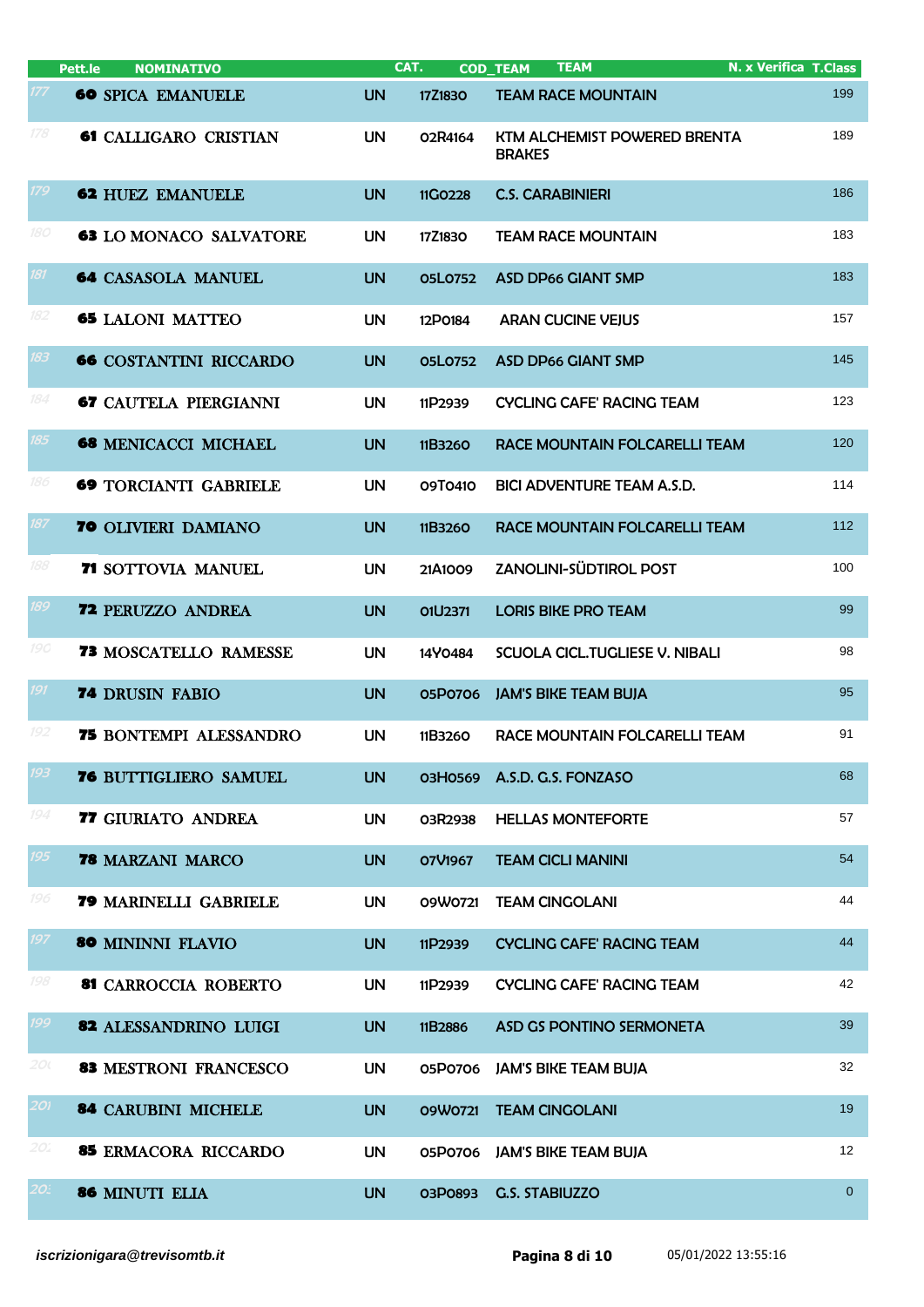|                 | <b>NOMINATIVO</b><br>Pett.le    | CAT.      |                | <b>TEAM</b><br><b>COD_TEAM</b>                | <b>N. x Verifica T.Class</b> |
|-----------------|---------------------------------|-----------|----------------|-----------------------------------------------|------------------------------|
| 204             | <b>87 GIUSTI CRISTIAN</b>       | <b>UN</b> | O3P2162        | A.S.D. TEAM VELOCIRAPTORS                     | 0                            |
| 2O <sub>1</sub> | 88 SPADONI GABRIELE             | <b>UN</b> | O7E1641        | <b>ONEC TEAM</b>                              | $\overline{0}$               |
|                 | <b>Atleti Iscritti:</b><br>46   |           |                |                                               |                              |
|                 | <b>Elite Men</b>                |           |                |                                               |                              |
| 200             | <b>1 BERTOLINI GIOELE</b>       | EL.       | 11T2728        | <b>CENTRO SPORTIVO ESERCITO</b>               | 0                            |
| 20 <sub>i</sub> | <b>2 DORIGONI JAKOB</b>         | <b>EL</b> | 02G0746        | SELLE ITALIA GUERCIOTTI ELITE                 | 560                          |
| 20l             | <b>3 SAMPARISI NICOLAS</b>      | <b>EL</b> | 02R4164        | KTM ALCHEMIST POWERED BRENTA<br><b>BRAKES</b> | 630                          |
| 20!             | <b>4 FONTANA FILIPPO</b>        | <b>EL</b> | 11GO228        | <b>C.S. CARABINIERI</b>                       | 595                          |
| 210             | <b>5 SAMPARISI LORENZO</b>      | EL        | O2R4164        | KTM ALCHEMIST POWERED BRENTA<br><b>BRAKES</b> | 395                          |
| 211             | <b>6 FOLCARELLI ANTONIO</b>     | <b>EL</b> | 11B3260        | RACE MOUNTAIN FOLCARELLI TEAM                 | 701                          |
| 212             | <b>7 COMINELLI CRISTIAN</b>     | EL        | 02P2316        | <b>SCOTT RACING TEAM</b>                      | 664                          |
| 213             | <b>8 COLLEDANI NADIR</b>        | <b>EL</b> | OOD0323        | <b>MMR FACTORY RACING TEAM</b>                | 175                          |
| 214             | <b>9 PARENTI NICOLA</b>         | <b>EL</b> | O8Z3328        | <b>BIKE ACADEMY RACING TEAM</b>               | 232                          |
| 215             | <b>10 BRAIDOT DANIELE</b>       | <b>EL</b> | 11G0228        | <b>C.S. CARABINIERI</b>                       | 164                          |
| 216             | <b>11 FRUET MARTINO</b>         | EL        | 20J0315        | <b>TEAM LAPIERRE - TRENTINO - ALE'</b>        | 402                          |
| 217             | <b>12 LAVIERI ANTONIO</b>       | EL        | 15A0404        | <b>LOCO BIKERS</b>                            | 296                          |
| 218             | <b>13 CAPPONI STEFANO</b>       | EL.       | 11,1890        | <b>PRO BIKE RIDING TEAM</b>                   | 251                          |
| 219             | <b>14 MARTINELLI ANDREA</b>     | EL.       | 20J0315        | <b>TEAM LAPIERRE - TRENTINO - ALE'</b>        | 220                          |
| 220             | <b>15 ZAMPESE FABIO</b>         | EL.       | 03Q2929        | G. C. MONTEGRAPPA A.S.D.                      | 217                          |
| 221             | <b>16 PONTA MARCO</b>           | EL.       | <b>05U0591</b> | <b>FUN BIKE-CUSSIGH BIKE</b>                  | 208                          |
| 222             | <b>17 GARGANTINI DARIO</b>      | EL.       | O2L4614        | <b>GUERCIOTTI DEVELOPMENT</b>                 | 194                          |
| 225             | <b>18 GILIOLI SAMUELE SILLA</b> | EL.       | O1U2371        | <b>LORIS BIKE PRO TEAM</b>                    | 136                          |
| 224             | <b>19 URSINO LUCA</b>           | EL.       | 11,1890        | PRO BIKE RIDING TEAM                          | 134                          |
| 225             | <b>20 MATTACCHIONI DAVIDE</b>   | EL.       | 08A0344        | <b>GS BORGONUOVO</b>                          | 120                          |
| 22 <sub>c</sub> | 21 PAVONI PIETRO                | <b>EL</b> | 09V0528        | <b>TEAM CO.BO PAVONI</b>                      | 117                          |
| 227             | 22 MOGAVERO FLAVIANO            | EL.       | <b>08H3136</b> | <b>BIKING RACING TEAM</b>                     | 111                          |
| 228             | 23 CIONNA LORENZO               | EL.       | 09W0721        | <b>TEAM CINGOLANI</b>                         | 110                          |